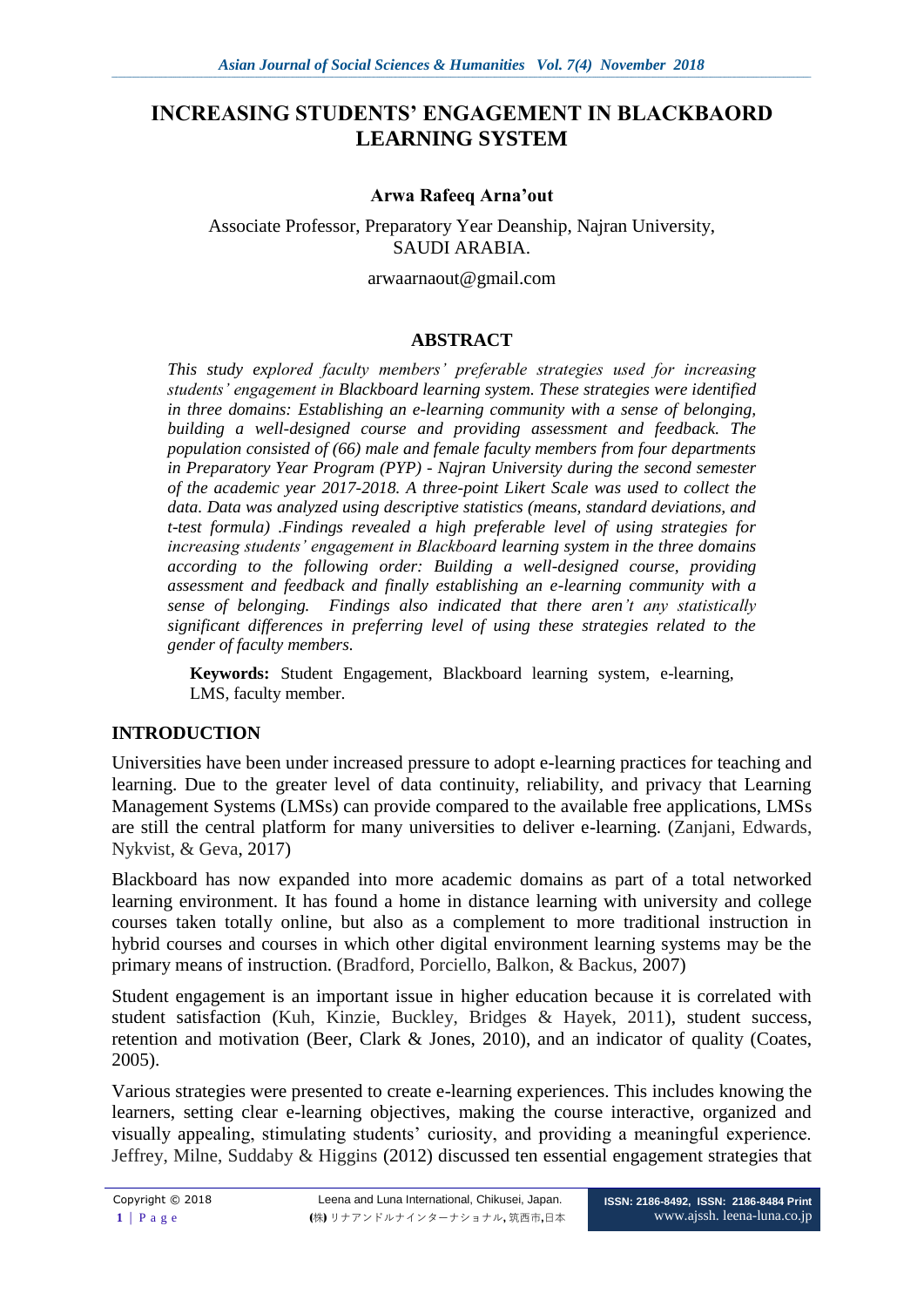have particular potency at critical stages of the semester emerged from the literature. This includes getting students engaged by two major types of strategies which are primers for getting students attention, and social presence and belonging.

To engage students in Virtual Learning Environment (VLE), faculty should make an effort to establish a sense of community within the course. Community, in the online sense, was defined by Sarder (2014) as an environment which is enabled through the interaction and collaboration of its members using various technology and mixed media methods. He suggested a number of techniques to foster a sense of community in VLE which include using inclusive language when lecturing, building rapport with students, adopting a positive attitude, being honest, setting online office hours and establishing an online presence. Online community can be enhanced in seven ways: Decreasing learners' transactional space, increasing social presence, providing equal opportunity for involvement, designing small group activities, facilitating group discussions, matching teaching style with the learning stage, and limiting class size. (Rovai, 2002)

Good course design is more critical in VLE than in face-to-face teaching, and it is more difficult to hide poor design or mediocre content. (Mason & Rennie, 2006)

Thoughtful design of learning activities is critical to the attainment of educational outcomes. The design and the way courses are structured can be vital factors that are associated with students' motivation and positive or negative experiences of learning online (Anderson, Liam, Garrison & Archer, 2001). Nash (2005) mentioned in this context that there is a need to improve online learning environment design to increase student motivation and their active engagement in the course.

Assessment is a vital part of the learning process as well as in VLE. Rust, O'Donovan & Price (2005) discussed that assessment is 'the single biggest influence on how students approach their learning', while Race (2009) stated that 'the most important thing we do for our students is assess their work'. Therefore, it can be challenging in VLE, possibly because it is related to learning outcomes, academic policy, level of course, and available assessment resources. McGee & Reis (2012) suggested recommendations for performance assessments such as projects, threaded discussions, and presentations, along with traditional objective assessments such as quizzes, exams and essays.

Feedback plays an important role in learner's learning process. Therefore, providing effective feedback is challenging in VLE due to the physical absence of instructor and the restrictive nature of most available online learning platforms. Gibbs & Simpson (2005) argued that feedback can perform several functions depending on the purpose of assessment. However, online learning presents both challenges and opportunities for assessment. Students favor more structured opportunities to engage in continued online discussions and to receive prompt feedback (Babb, Stewart & Johnson, 2010; Guidera, 2003)

### **LITERATURE REVIEW**

### **Students' Engagement**

Rodgers (2008) argued that in order to improve teaching effectiveness and academic achievement, higher education should consider aiming to develop e-learning teaching strategies that encourage greater engagement and also take into consideration the different learning styles found within the student body Glogowska, Young, Lockyer & Moule (2011) reported that teaching staff engaged in the development of blended learning courses need to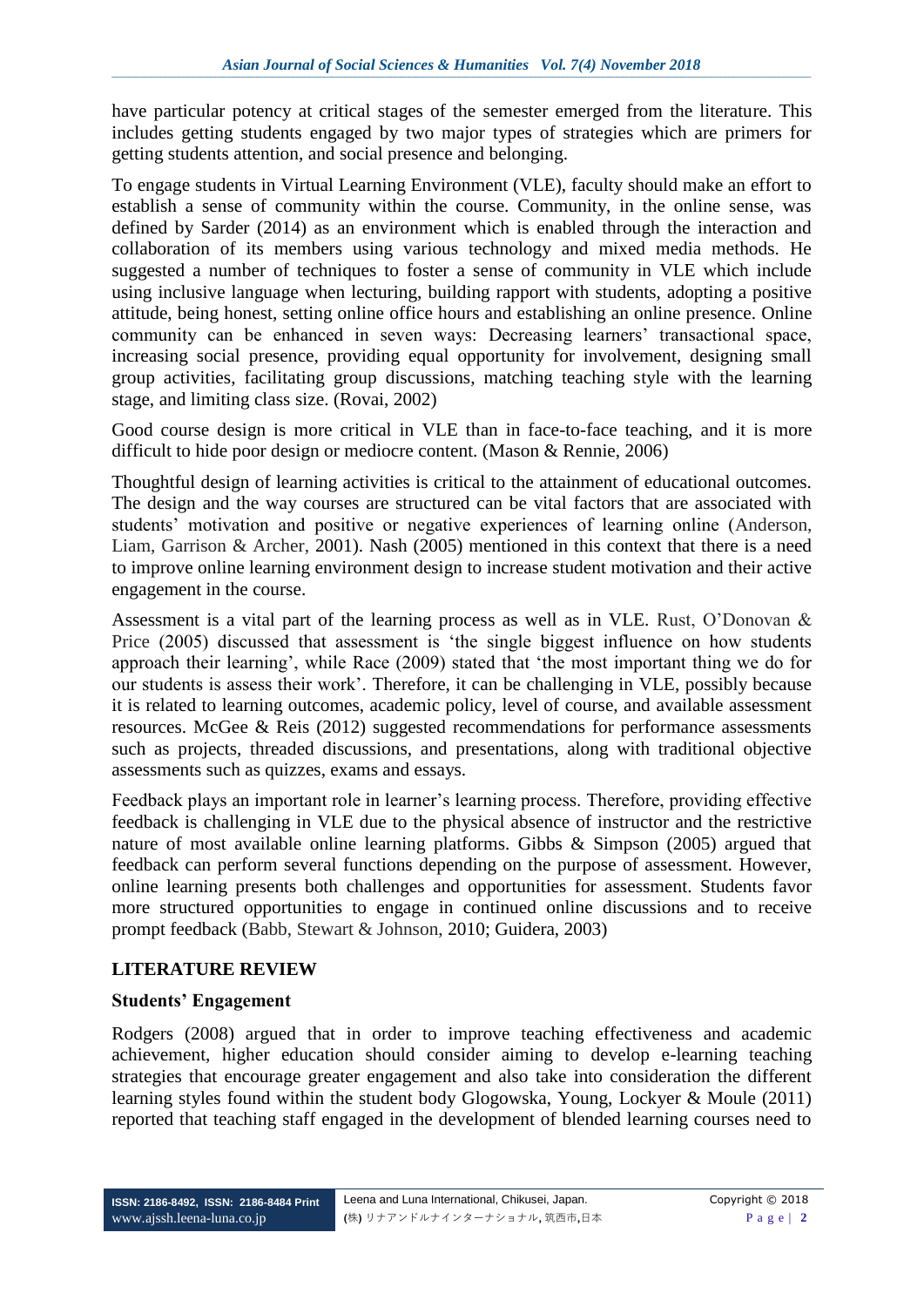pay particular attention to the ways in which they develop and integrate online and face-toface materials.

Delialioglu (2012) investigated how blending of different instructional approaches with technology affects students' engagement. Jeffrey et al., (2012) tested well-developed engagement strategies in blended learning environment, compared to a minimal use of strategies online. They summarized ten essential engagement strategies that have particular potency at critical stages of the semester emerged from the literature. They found that teachers influence the nature and quality of student learning through their selection and design of learning experiences and those levels of engagement are strongly influenced by assessment and online activities such as quizzes. They also found that most teachers had well-organized courses with good structures. On the other hand, social presence is largely under-developed in most online environments and the levels of disengagement in the classroom are of concern to teachers.

Zanjani, Edwards, Nykvist & Geva (2016) found that if educators do not sufficiently engage in online activities by answering student questions, monitoring their activities and leading discussions, it is irrational to expect students to be more engaged. Williams & Whiting (2016) discovered relationships between technology use, engagement, and methods that increase student level of engagement. And Zanjani et al., (2017) focused on the important LMS design factors that influence user engagement with e-learning tools within LMSs. The study results showed that participants had problems pertaining to the Blackboard structure, which influenced their effective engagement with its tools.

## **E-Learning Community**

Rovai, Wighting & Liu (2005) as well as Liu, Magjuka, Bonk & Lee (2007) concluded that instructors, who facilitate a sense of community and student engagement, significantly affect student satisfaction and quality of online learning. Ascough (2007) argued that classroom community was positively related to student engagement.

Engstrom, Santo & Yost (2008) and Baker (2010) studies revealed that classroom community and student engagement are closely related to one another. Creating online social communities creates an encouraging environment of shared activities that result in deeper learning, higher final course grades, and successful online courses. (Cho, Gay, Davidson & Ingraffea, 2007), and (Pate, Smaldino, Mayall, & Luetkehans, 2009).

Young & Bruce (2011) examined correlates of both online classroom community and student engagement in online learning, as well as comparing community and engagement across disciplines in higher education. Tayebinik & Puteh (2013) survey revealed that blended learning is more favorable than pure e-learning and offers many advantages for learners like producing a sense of community or belonging. Rovai & Jordan (2004) found that blended courses create a stronger sense of community among learners than either traditional or fully online courses.

The aspect of community, as Gedera, Williams & Wright (2015) argued in their study, was a factor that affected students' motivation and active participation in learning activities. The academic and social interactions enabled the students to have closer connections and a sense of belonging to the learning community where they felt supported and motivated. The lecturer's presence as part of the community that was reflected through the instructional strategies, acknowledgements and feedback also seemed to have an impact on students' motivation and active participation in this online course.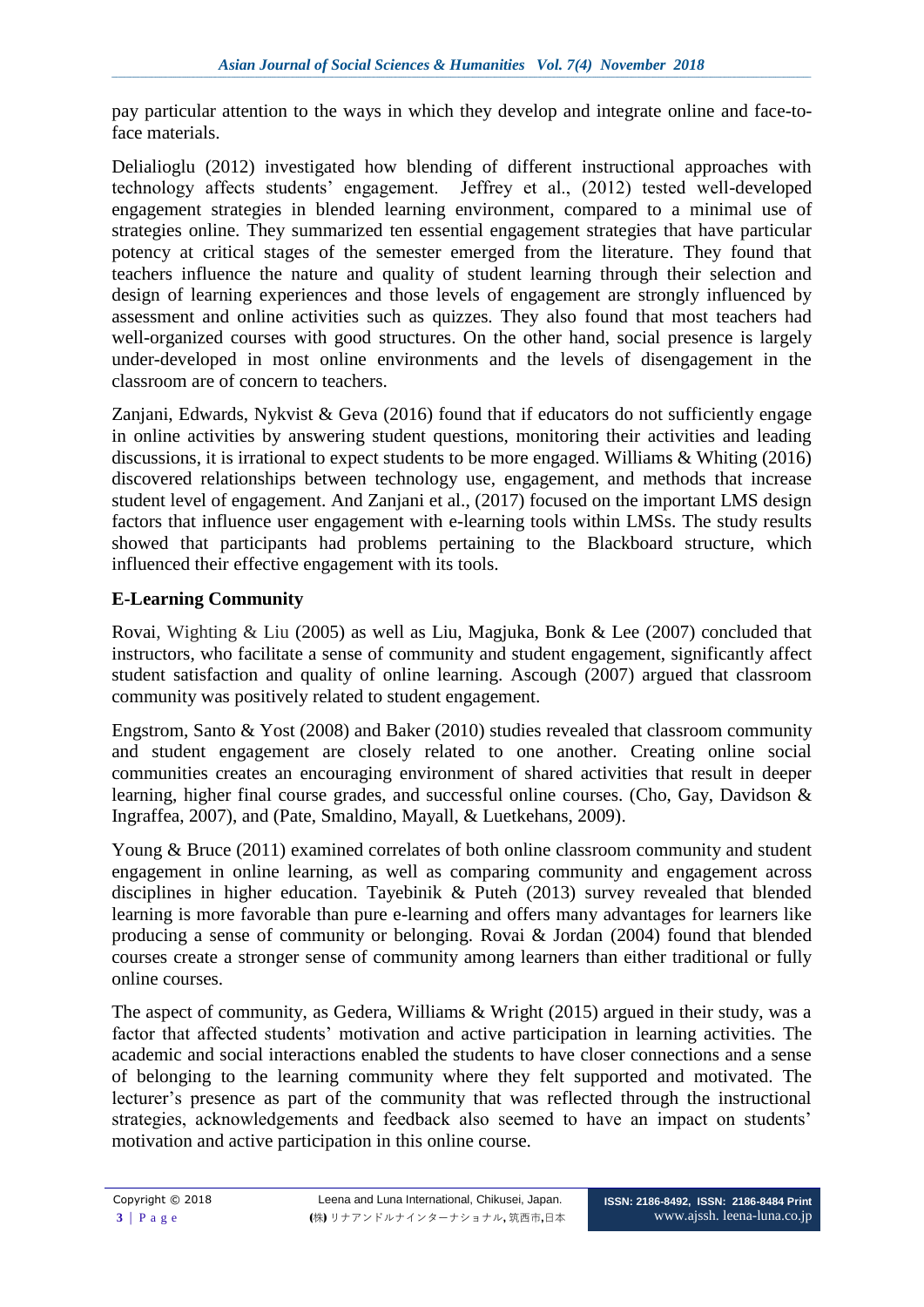#### **Course Design**

Robinson & Hullinger (2008) hold the view that a faculty member should provide courses that promote student engagement, with particular mention of the online learning environment. They also note that when designing a curriculum there should be a focus on increasing interaction with class materials. Jeffrey et al., (2012) argued that teachers influence the nature and quality of student learning through their selection and design of learning experiences, and that levels of engagement are strongly influenced by assessment and online activities such as quizzes. They found that most teachers had well-organized courses with good structures.

Some pedagogical and practical ideas and strategies were suggested by Gedera et al. (2015) concluded that students' motivation and engagement were affected by the tools—Adobe virtual classroom and the LMS that facilitated the design of the course and forum discussions. Designing appropriate tasks and assessment procedures were practices found to be important in relation to lecturer role to engage students more in online activities. (Zanjani et al., 2016)

### **Assessment and Feedback**

McIsaac, Blocher, Mahes & Vrasidas (1999) argued that students' interactions and positive learning experiences could be promoted by the teacher's effort in providing immediate feedback, participating in discussions, encouraging social interactions and using collaborative learning strategies. These efforts by the instructors do seem to motivate students' participation in learning activities in online learning environments (McIntyre & Watson, 2011). Marriott & Lau (2008) argued that the use of online assessments had a positive impact on student motivation and engagement. It has been suggested that a student's engagement throughout their degree is influenced by their first year at university.

Factors that can create engaging learning experiences for the online learners, according to Chakraborty & Muyia Nafukho (2014), are creating and maintaining positive learning environment, building learning community, giving consistent feedback in timely manner, and using the right technology to deliver the right content.

Holmes (2018) found that introduction of the assessments led to a significant increase related to the VLE activity compared to the VLE activity in that module the previous year, and also compared to the VLE activity of two other modules studied by the same student cohort.

### **RESEARCH PROBLEM**

The increase in the adoption of LMSs in higher education such as Blackboard has been accompanied by an important demand which is increasing students' engagement in these settings. Students' engagement is seen as a predictor of academic achievement in both face to face and VLE. This study focuses specifically on exploring the preferable strategies used by faculty members for increasing students' engagement in Blackboard learning system and provides further details in this regard. Accordingly, it responds to the following research questions:

- 1- What are the preferable strategies used by faculty members to increase students' engagement in Blackboard learning system according to the following domains:
	- Establishing an e-learning community with a sense of belonging
	- Building a well-designed course
	- Providing e- assessment and feedback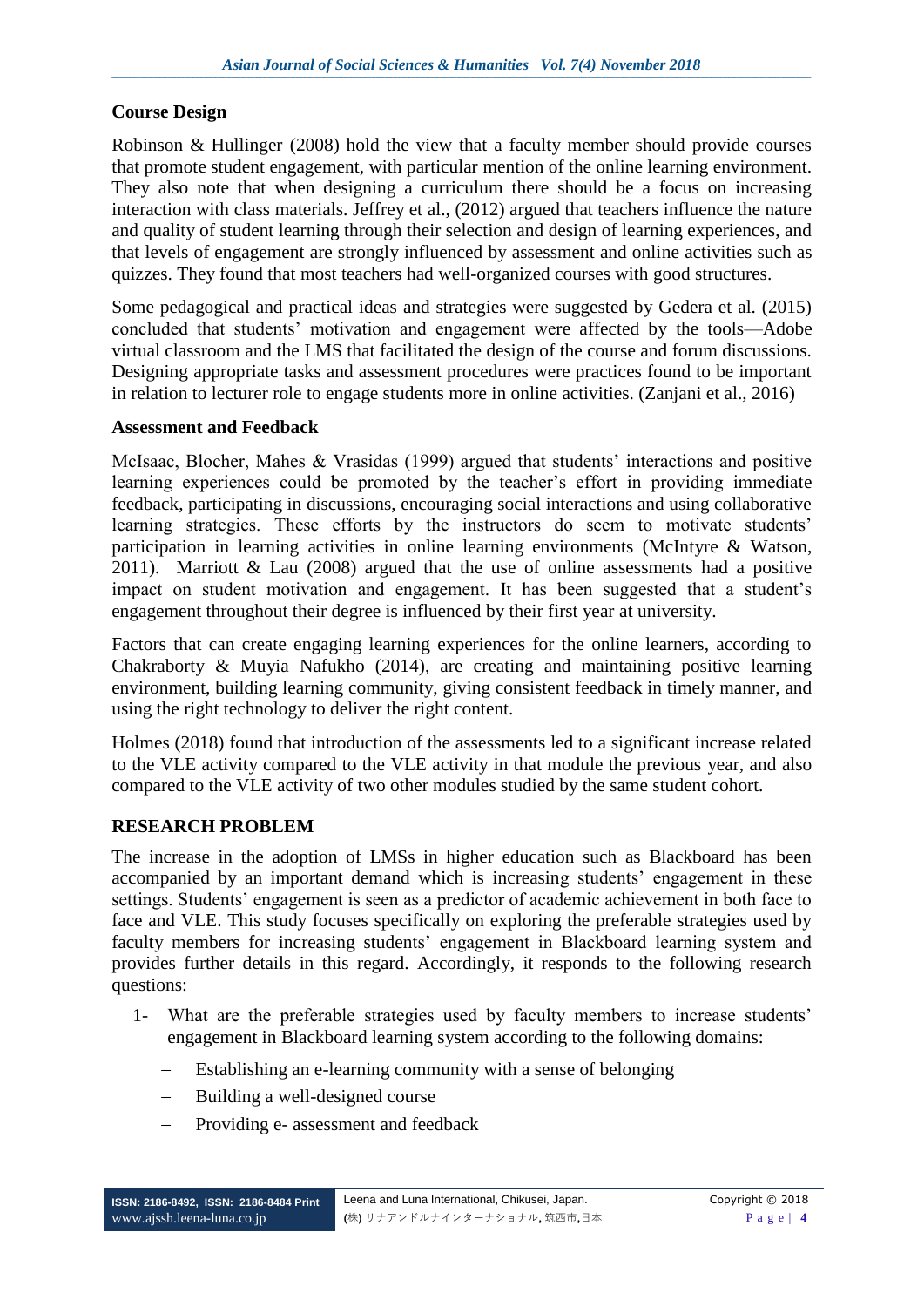2- Are there any statistical significant differences at  $(\alpha \le 0.05)$  in preferring level of using these strategies related to faculty members' gender?

### **METHODOLOGY**

This study adopts the analytical descriptive approach. A three-point Likert Scale (Agreeneutral- disagree) was used after reviewing the literature to answer the study questions. It consists of (37) items distributed on three domains to explore the preferable level of strategies used for increasing students' engagement in Blackboard learning system. Table 1 illustrates the distribution of scale domains and items.

### **Table 1. Distribution of Scale Domains and Items**

| Domain                                                           | <b>Items</b> |
|------------------------------------------------------------------|--------------|
| 1 Establishing an e-learning community with a sense of belonging | $1 - 12$     |
| 2 Building a well-designed course                                | $13 - 25$    |
| 3 Providing assessment and feedback                              | 26-37        |
|                                                                  |              |

Scale validity was verified by five specialists from Faculty of Education and PYP at Najran University to judge the scale (relevance of items to each domain, lack of items repetition, and the internal structure). All modifications were taken into account and (5) items were omitted out of (42) items. Scale reliability was estimated using Cronbach's alpha reliability coefficient. It revealed a high reliability coefficient with total Cronbach's alpha ( $r = 0.806$ ) as shown in Table 2.

### **Table 2. Reliability Statistics**

| Domain                                                         | Cronbach's alpha |
|----------------------------------------------------------------|------------------|
| Establishing an e-learning community with a sense of belonging | 0.718            |
| 2 Building a well-designed course                              | 0.60             |
| 3 Providing assessment and feedback                            | 0.582            |
| Total                                                          | 0.806            |

Study population consisted of PYP faculty members in Najran University, KSA during the second semester of the academic year 2017-2018 which numbered (112) faculty members. A simple random sample of (66) faculty members is chosen. Table 3 illustrates sample distribution according to the study variables.

| <b>Features</b>   | Category                       |    | Percentage |  |
|-------------------|--------------------------------|----|------------|--|
|                   | Male                           | 33 | 50%        |  |
| Gender            | Female                         | 33 | 50%        |  |
|                   | <b>Total</b>                   | 66 | 100%       |  |
|                   | <b>Basic Science</b>           | 10 | 15.2       |  |
|                   | <b>English Language Skills</b> | 36 | 54.5%      |  |
| <b>Department</b> | <b>Computer Skills</b>         | 12 | 18.2%      |  |
|                   | Self-Development Skills        | 8  | 12.1%      |  |
|                   | <b>Total</b>                   | 66 | 100%       |  |

### **Table 3. Descriptive Statistics**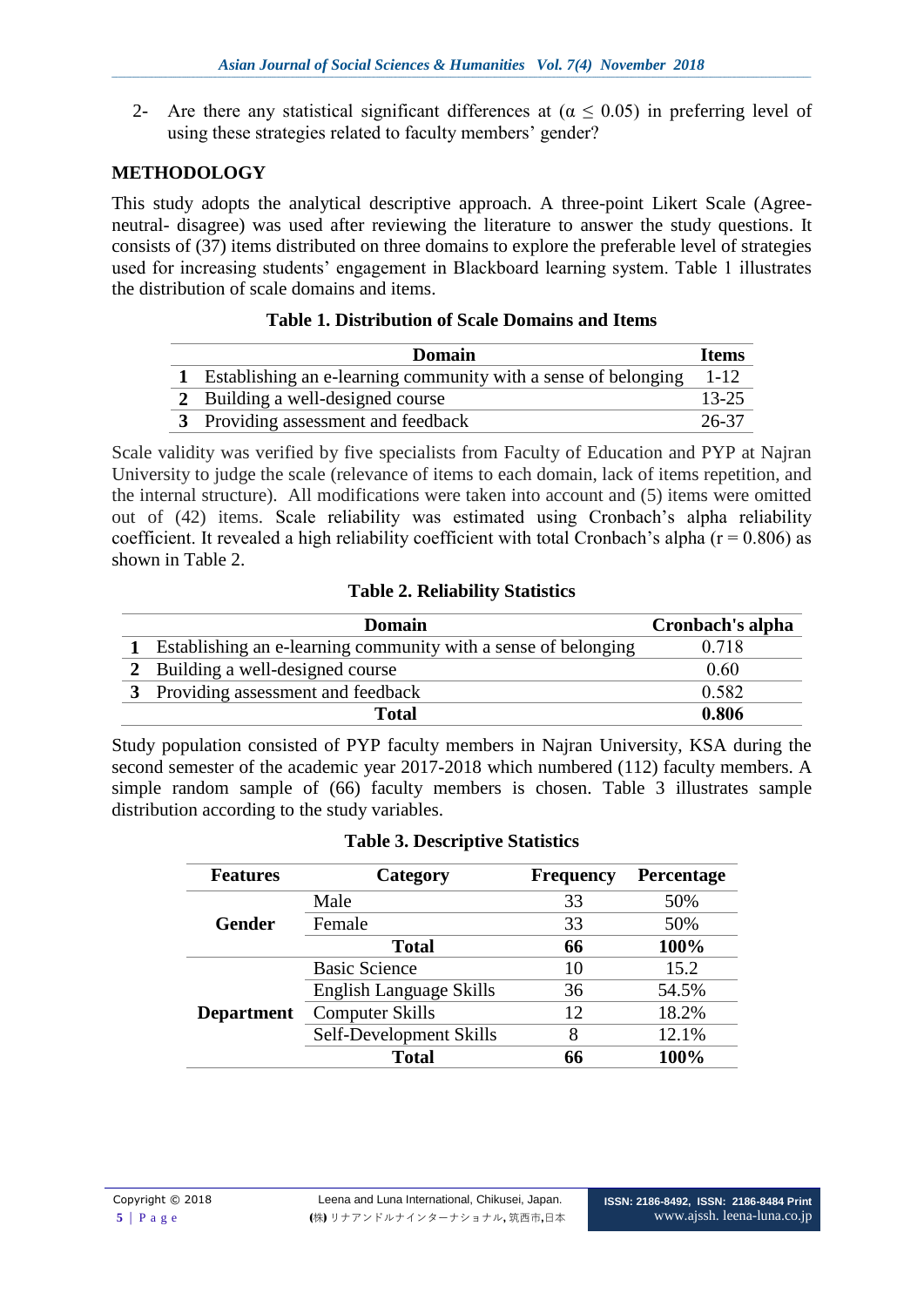# **RESULTS**

### **Question 1**

To answer the first question, "What are the preferable strategies used by faculty members to increase students' engagement in Blackboard learning system according to the following domains: Establishing an e- learning community with a sense of belonging, building a welldesigned course, and providing assessment and feedback?", means and standard deviations of sample responses for each domain were computed. Results were explained according to the following means:  $(1-1.66 \text{ weak}, 1.67 - 2.33 \text{ average}, \text{ and } 2.34 - 3 \text{ high preference level}).$ Table 4 illustrates the results.

| No. | Domain                                      |       | SD.        | Preference Rank |  |
|-----|---------------------------------------------|-------|------------|-----------------|--|
|     |                                             |       |            | <b>Level</b>    |  |
|     | Building a well-designed course             | 2.76  | 0.207      | High            |  |
|     | Providing assessment and feedback           | 2.70  | 0.237      | High            |  |
|     | Establishing an e-learning community with a |       | 2.66 0.275 | High            |  |
|     | sense of belonging                          |       |            |                 |  |
|     | Total                                       | 2.708 | A 191      | High            |  |

| <b>Table 4. Means and Standard Deviations of Sample Responses</b> |  |  |
|-------------------------------------------------------------------|--|--|
|-------------------------------------------------------------------|--|--|

Table 4 shows that the means of the three domains were between  $(2.66 - 2.76)$  with a total high preference level. Domain two "Building a well-designed course" ranked first as  $(M=2.76, SD=0.207)$ , then domain three "Providing assessment and feedback" as  $(M=2.70,$ SD=0.237)), and finally domain one "Establishing an e-Learning community with a sense of belonging" as (M=2.66, SD=0.275).Means, standard deviations and rank of the sample responses of each item in these three domains were computed. According to the responses means, results show no average, or weak preference levels.

#### **Question 2**

To answer the second question, "Are there any statistical significant differences at ( $\alpha$  < 0.05) in preferring level of using these strategies related to faculty members' gender", Means, standard deviations, and t-test formula are commuted. Table 5 illustrates that there aren't any statistically significant differences in preferring level of using these strategies related to faculty members' gender.

|     |                                                                      | <b>Male</b> |                 | <b>Female</b> |                |                   |        |                       |
|-----|----------------------------------------------------------------------|-------------|-----------------|---------------|----------------|-------------------|--------|-----------------------|
| No. | Domain                                                               | Mean        | Std.<br>eviatio | Mean          | Std.<br>eviati | T<br><b>Value</b> | df     | Sig. $(2-$<br>tailed) |
|     | Establishing an e-learning<br>community with a sense of<br>belonging | 2.63        | 0.292           | 2.69          |                | $-.856-$          | 64     | 0.395                 |
| 1   |                                                                      |             |                 |               | 0.258          | $-.856-$          | 63.002 | 0.395                 |
|     | Building a well-designed<br>course                                   | 2.73        | 0.168           | 2.79          | 0.24           | $-1.099-$         | 64     | 0.276                 |
|     |                                                                      |             |                 |               |                | $-1.099-$         | 57.29  | 0.277                 |
|     | Providing assessment and<br>feedback                                 | 2.69        | 0.281           | 2.71          | 0.188          | $-.344-$          | 64     | 0.732                 |
|     |                                                                      |             |                 |               |                | $-.344-$          | 55.81  | 0.732                 |

**Table 5. T-test for Equality of Means Related to Gender**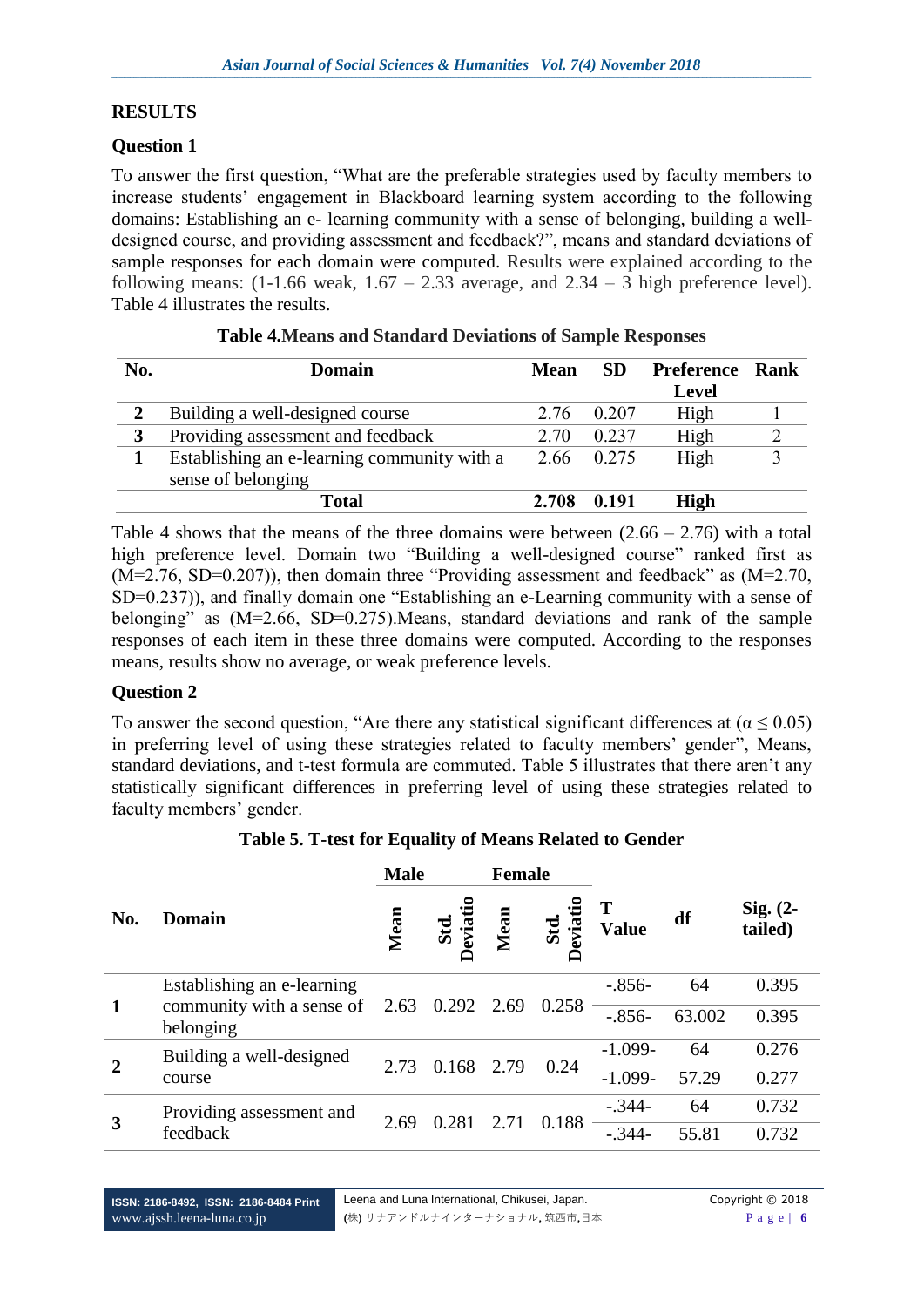## **CONCLUSION**

This study has revealed some pertinent results. Faculty members showed high preference level of using strategies which increase students' engagement in Blackboard learning system according to the following order: Building a well-designed course strategies, providing assessment and feedback, and establishing an e-learning community with a sense of belonging strategies. This can be explained because faculty members have seen that utilizing these strategies increase students' engagement and that engaging students within e-learning setting such as the Blackboard learning system is not difficult.

Faculty members' highly preferred the strategies of building a well-designed course to increase students' engagement in Blackboard learning system. These strategies included offering the course content, engaging students in well-designed discussions and assignments, uploading course objectives and assessment strategies, notifying students with the course outline, including (URLs, images, videos, graphics and audios) pertinent to the course.

Results revealed that faculty members' second preference is using the strategies of establishing a sense of community to increase engagement in Blackboard learning system. These strategies included responding to students' queries within the stipulated time, posting office location and office hours, encouraging students to engage in discussion forums, being present in discussion forums, welcoming students at the beginning of the course, supporting students within mutual trust, and using students' names.

Results also revealed that faculty members' thirdly highly prefer using most of the scale strategies to provide assessment and feedback to increase students' engagement in the Blackboard learning system and these strategies included announcing exam schedules, providing immediate feedback, announcing grading policy (weight of assignments, quizzes, etc.), and announcing deadlines of e-assignments and projects.

No significant statistical differences were noted in preferring level of using these strategies related to gender. This can be explained as all faculty members (male and female) in PYP are aware of the importance of these strategies to increase students' engagement in Blackboard learning system because they actually had good experience in dealing with these strategies to increase students' engagement, as they are using the Blackboard learning system for almost seven years. Moreover, Najran University encourages and qualifies faculty members to meet the development of e-learning methods and promotes e-learning culture. This makes faculty members aware of their role to encourage students to engage in the Blackboard learning system.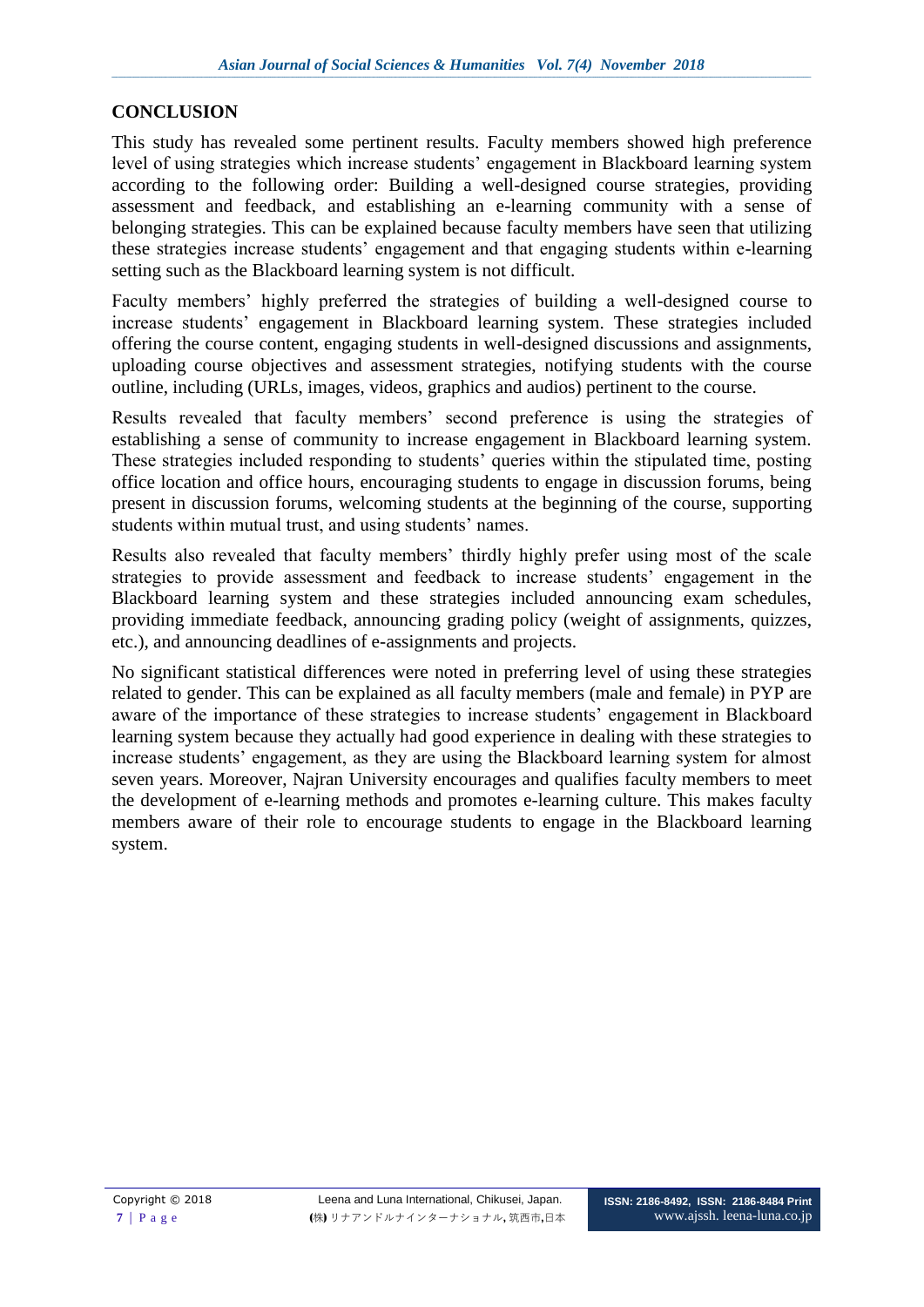### **REFERENCES**

- [1] Anderson, T., Liam, R., Garrison, D. R., & Archer, W. (2001). *Assessing teaching presence in a computer conferencing context*. Retrieved from https://www.bibsonomy.org/bibtex/268a42c5fe6000a0bb8bd4c5a659b4b2e/yis.
- [2] Ascough, R. S. (2007). Welcoming design–Hosting a hospitable online course. *Teaching Theology & Religion*, *10*(3), 131-136.
- [3] Babb, S., Stewart, C., & Johnson, R. (2010). Constructing communication in blended learning environments: Students' perceptions of good practice in hybrid courses. *MERLOT Journal of Online Learning and Teaching*, *6*(4), 735-753.
- [4] Baker, C. (2010). The impact of instructor immediacy and presence for online student affective learning, cognition, and motivation. *Journal of Educators Online*, *7*(1), n1.
- [5] Beer, C., Clark, K., & Jones, D. (2010). Indicators of engagement. *Curriculum, technology & transformation for an unknown future. Proceedings ascilite Sydney*, 75- 86.
- [6] Bradford, P., Porciello, M., Balkon, N., & Backus, D. (2007). The Blackboard learning system: The be all and end all in educational instruction? *Journal of Educational Technology Systems*, *35*(3), 301-314.
- [7] Chakraborty, M., & Muyia Nafukho, F. (2014). Strengthening student engagement: what do students want in online courses? *European Journal of Training and Development*, *38*(9), 782-802.
- [8] Cho, H., Gay, G., Davidson, B., & Ingraffea, A. (2007). Social networks, communication styles, and learning performance in a CSCL community. *Computers & Education*, *49*(2), 309-329.
- [9] Coates, H. (2005). The value of student engagement for higher education quality assurance. *Quality in higher education*, *11*(1), 25-36.
- [10] Delialioglu, Ö. (2012). Student engagement in blended learning environments with lecture-based and problem-based instructional approaches. *Journal of Educational Technology & Society*, *15*(3), 310.
- [11] Engstrom, M. E., Santo, S. A., & Yost, R. M. (2008). Knowledge building in an online cohort. *Quarterly Review of Distance Education*, *9*(2), 151.
- [12] Gedera, D., Williams, J., & Wright, N. (2015). Identifying factors influencing students' motivation and engagement in online courses. In *Motivation, Leadership and Curriculum Design* (pp. 13-23). Singapore: Springer.
- [13] Gibbs, G., & Simpson, C. (2005). Conditions under which assessment supports students' learning. *Learning and teaching in higher education*, *1*, 3-31.
- [14] Glogowska, M., Young, P., Lockyer, L., & Moule, P. (2011). How 'blended'is blended learning? Students' perceptions of issues around the integration of online and face-to-face learning in a continuing professional development (CPD) health care context. *Nurse education today*, *31*(8), 887-891.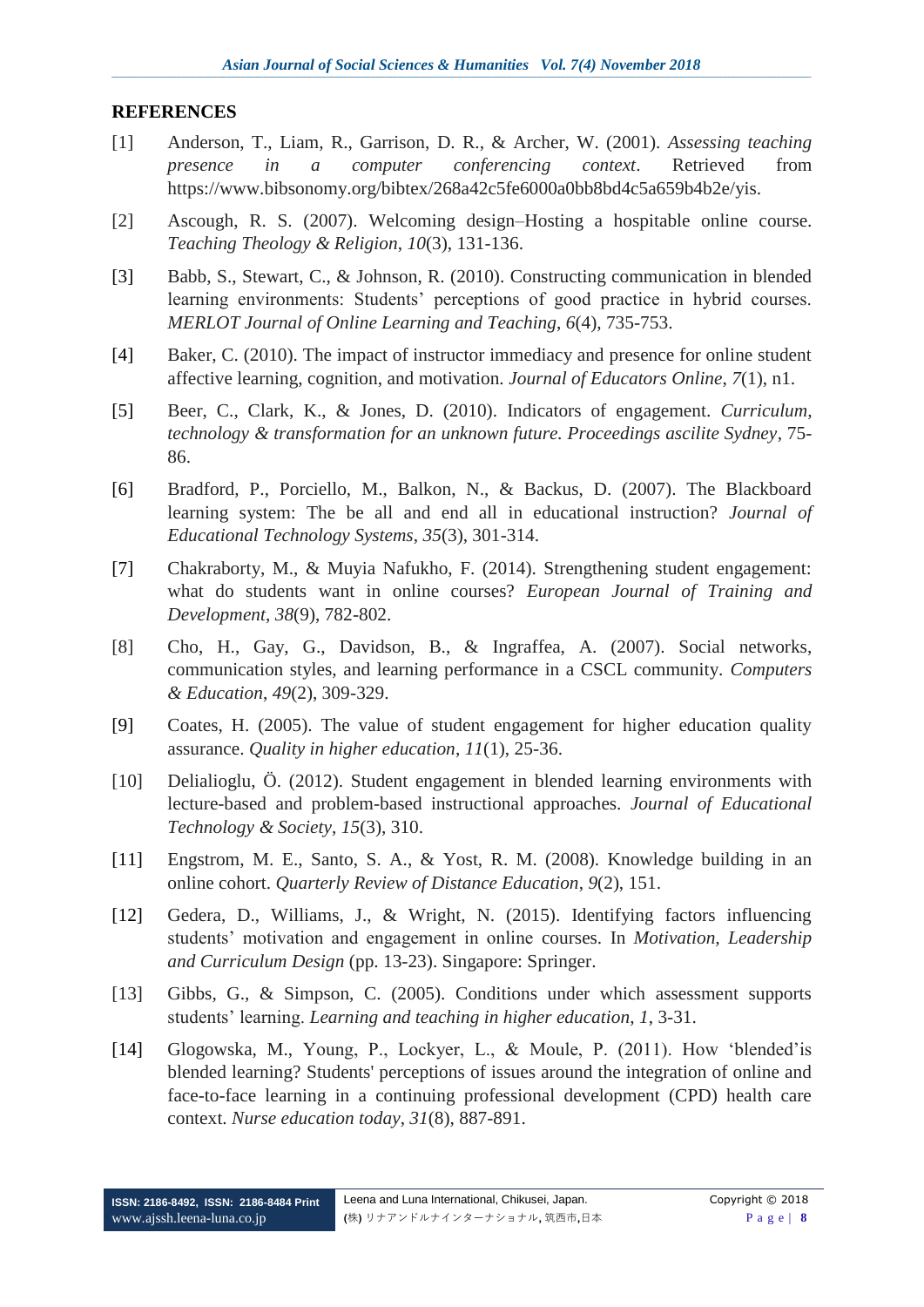- [15] Guidera, S. G. (2003). Perceptions of the effectiveness of online instruction in terms of the seven principles of effective undergraduate education. *Journal of Educational Technology Systems*, *32*(2-3), 139-178.
- [16] Holmes, N. (2018). Engaging with assessment: Increasing student engagement through continuous assessment. *Active Learning in Higher Education*, *19*(1), 23-34.
- [17] Jeffrey, L. M., Milne, J., Suddaby, G., & Higgins, A. (2012). *Help or hindrance: Blended approaches and student engagement*. Retrieved from https://ako.ac.nz/mi/download/ng/file/group-3089/help-or-hindrance-final-report.pdf.
- [18] Kuh, G. D., Kinzie, J., Buckley, J. A., Bridges, B. K., & Hayek, J. C. (2011). *Piecing together the student success puzzle: research, propositions, and recommendations: ASHE Higher Education Report, 116*.
- [19] Liu, X., Magjuka, R. J., Bonk, C. J., & Lee, S. H. (2007). Does sense of community matter? An examination of participants' perceptions of building learning communities in online courses. *Quarterly Review of Distance Education*, *8*(1), 9.
- [20] Marriott, P., & Lau, A. (2008). The use of on-line summative assessment in an undergraduate financial accounting course. *Journal of Accounting Education*, *26*(2), 73-90.
- [21] Mason, R., & Rennie, F. (2006). *ELearning: The key concepts*. London: Routledge.
- [22] McGee, P., & Reis, A. (2012). Blended course design: A synthesis of best practices. *Journal of Asynchronous Learning Networks*, *16*(4), 7-22
- [23] McIntyre, S., & Watson, K. (2011). *Learning to teach online: Developing high quality video and text resources to help educators teach online*. Sydney: Australian learning and Teaching Council.
- [24] McIsaac, M. S., Blocher, J. M., Mahes, V., & Vrasidas, C. (1999). Student and teacher perceptions of interaction in online computer‐mediated communication. *Education Media International*, *36*(2), 121-131.
- [25] Nash, R. D. (2005). Course completion rates among distance learners: Identifying possible methods to improve retention. *Online Journal of Distance Learning Administration*, *8*(4), 1-26.
- [26] Pate, A., Smaldino, S., Mayall, H. J., & Luetkehans, L. (2009). Questioning the necessity of nonacademic social discussion forums within online courses. *Quarterly Review of Distance Education*, *10*(1), 1.
- [27] Race, P. (2009). *Designing assessment to improve physical sciences learning*. Hull: Higher Education Academy.
- [28] Robinson, C. C., & Hullinger, H. (2008). New benchmarks in higher education: Student engagement in online learning. *Journal of Education for Business*, *84*(2), 101- 109.
- [29] Rodgers, T. (2008). Student engagement in the e-learning process and the impact on their grades. *International journal of cyber society and education*, *1*(2), 143-156.
- [30] Rovai, A. P. (2002). Development of an instrument to measure classroom community. *The Internet and Higher Education*, *5*(3), 197-211.